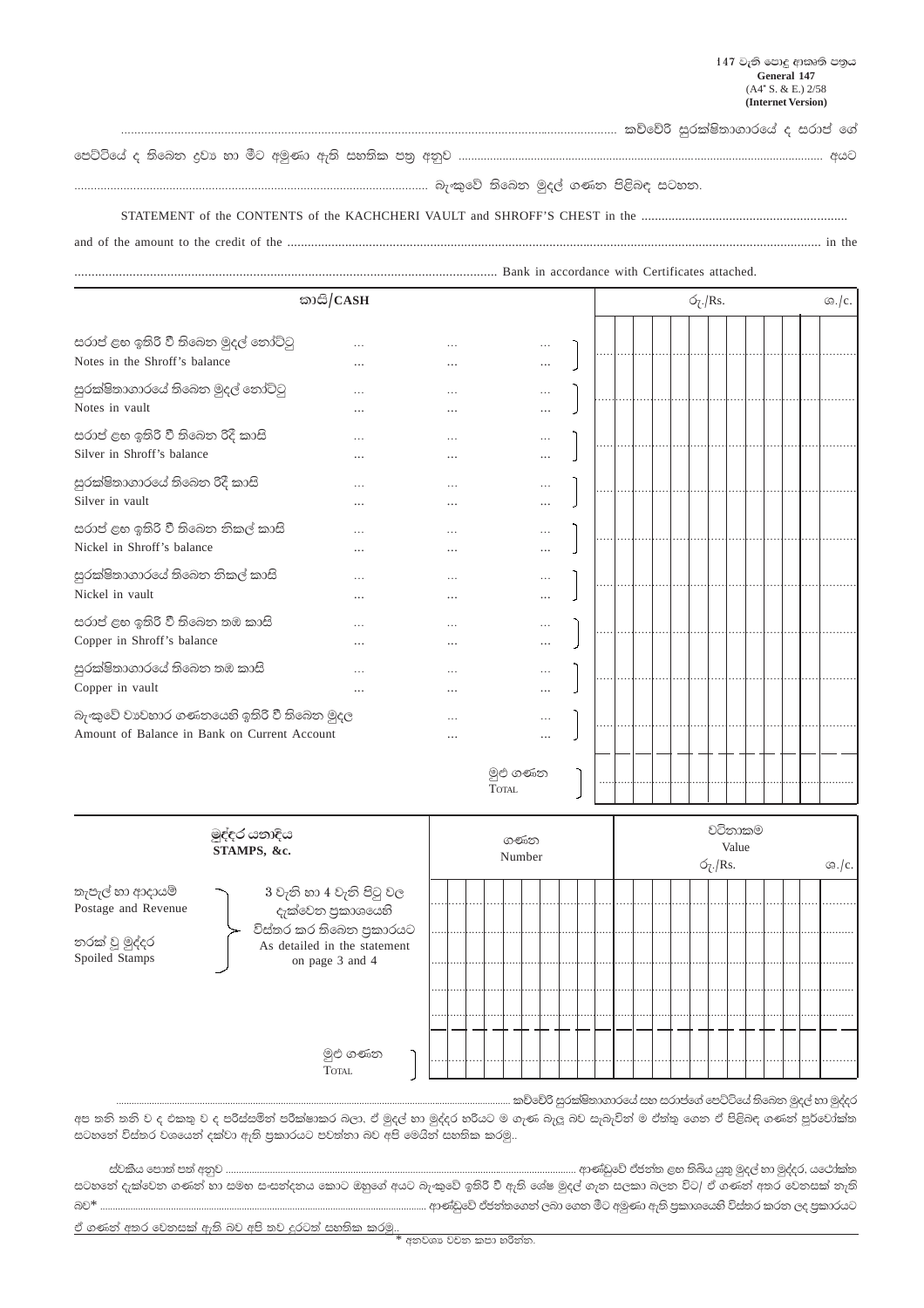ඇති ඇප පතු ලේඛතයේ හරි වැරදි පරීක්ෂා කර බැලූ බවත්, ඒ ලේඛතයේ පුකාරයට ඔහු ළහ තබා ගත යුතු කුවිතාත්සි, සහතික හා සෙසු ලිපි ලේඛත ඇත්ත වශයෙන් ම ඔහු ළහ තිබුණ බව අප ඒත්තුගත් බවත්, ලේඛනයෙහි දක්වා ඇති මුදල් ගණන් එකී කුවිතාන්සි, සහතික හා සෙසු ලිපි ලේඛන සමභ සසඳා බැලූ විට නිවැරදිව තිබුණ බවත් අපි තව දුරටත් සහතික කරමු.

We, individually and collectively, have carefully examined the Moneys and Stamps in the Kachcheri Vault and Shroff's Chest of contained, and certify the same to be as detailed in the above statement.

Agent ought to have by his Books, and taking into consideration the Balance to his credit in the Bank, We find a/no\* difference, which is 

Agent, and have satisfied ourselves that he actually held the receipts, certificates and other documents which he should hold according to the Register, and that the amounts shown in the Register were correct as compared with the amounts shown in the said receipts, certificates and other documents.

සමීක්ෂණ මණ්ඩලයේ සාමාජිකයෝ Members of the Board of Survey

සංලක්ෂාඃය – ඇප පතු තබාගෙන තැත්තම් ඒ බව සහතික කළ යුතුය. *Note*.-If no Securities are held, that fact should be certified.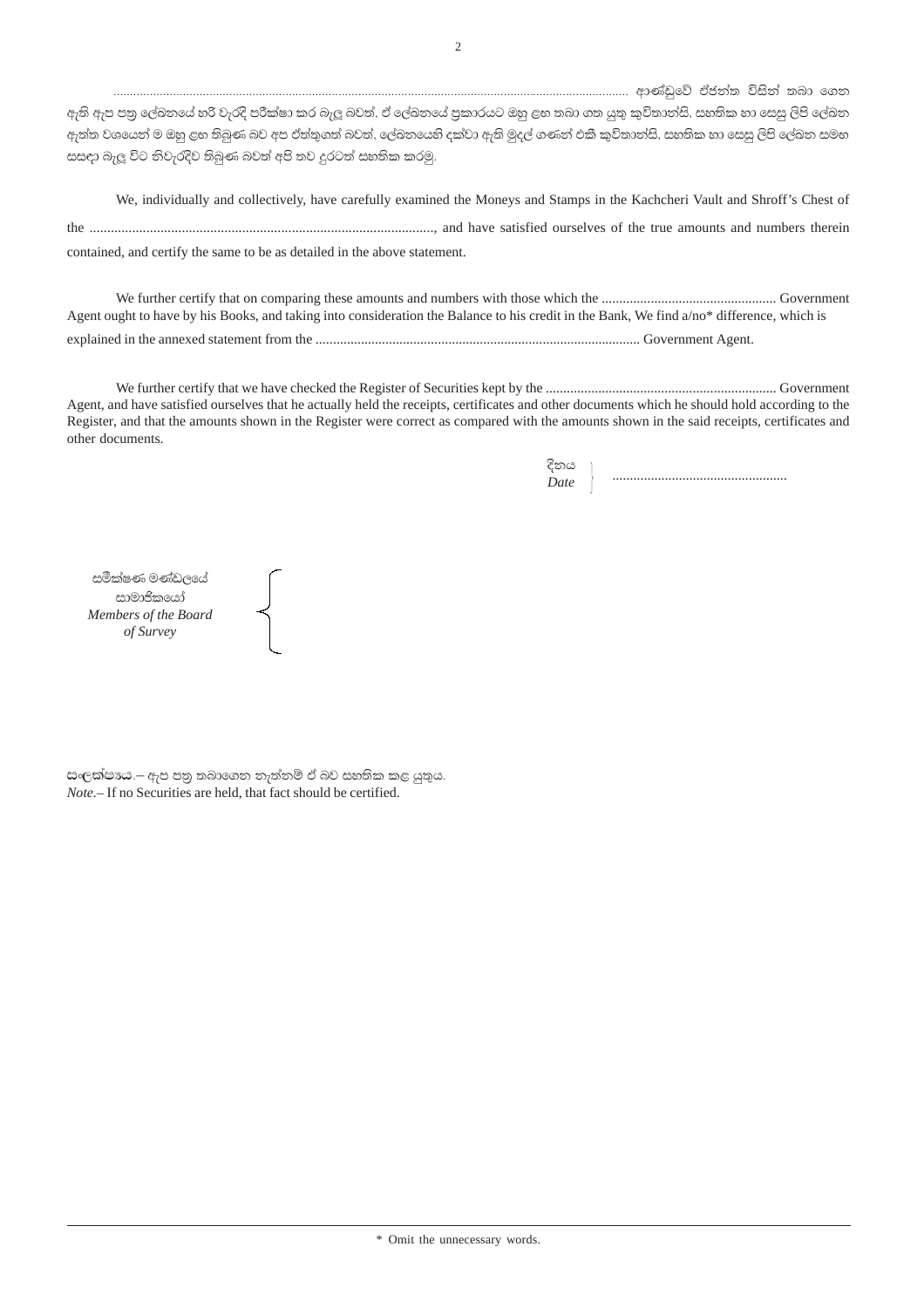| කීයේ ඒවාද<br>යන වග |                  |                                       |        | සුරක්ෂිතාගාරයේ<br>In the Vault | සරාප් ළභ<br>In the Shroff's Hands |        |                             |               |  |  |  |
|--------------------|------------------|---------------------------------------|--------|--------------------------------|-----------------------------------|--------|-----------------------------|---------------|--|--|--|
| Rate               |                  | විස්තරය                               |        | වටිනාකම                        |                                   |        | වටිනාකම                     |               |  |  |  |
| ó <sub>ζ</sub> .   | $G$ .            | Description                           | ගණන    | Value                          |                                   | ගණන    | Value                       |               |  |  |  |
| Rs.                | c.               |                                       | Number | $\sigma$ <sub>7</sub> ./Rs.    | $\omega$ ./c.                     | Number | $\sigma$ <sub>7</sub> ./Rs. | $\omega$ ./c. |  |  |  |
| $\boldsymbol{0}$   | $\mathbf{1}$     | තැපැල් හා ආදායම් මුද්දර               |        |                                |                                   |        |                             |               |  |  |  |
|                    |                  | Postage and Revenue Stamps            |        |                                |                                   |        |                             |               |  |  |  |
| $\boldsymbol{0}$   | $\boldsymbol{2}$ | එම Do.                                |        |                                |                                   |        |                             |               |  |  |  |
| 0                  | $\boldsymbol{3}$ | එම Do.                                |        |                                |                                   |        |                             |               |  |  |  |
| $\boldsymbol{0}$   | 5                | එම Do.                                |        |                                |                                   |        |                             |               |  |  |  |
| $\boldsymbol{0}$   | $6\phantom{.0}$  | එම Do.                                |        |                                |                                   |        |                             |               |  |  |  |
| $\boldsymbol{0}$   | 10               | එම Do.                                |        |                                |                                   |        |                             |               |  |  |  |
| $\boldsymbol{0}$   | 12               | එම Do.                                |        |                                |                                   |        |                             |               |  |  |  |
| $\boldsymbol{0}$   | 15               | එම Do.                                |        |                                |                                   |        |                             |               |  |  |  |
| $\boldsymbol{0}$   | 20               | එම Do.                                |        |                                |                                   |        |                             |               |  |  |  |
| $\boldsymbol{0}$   | $25\,$           | එම Do.                                |        |                                |                                   |        |                             |               |  |  |  |
| $\boldsymbol{0}$   | 30               | එම Do.                                |        |                                |                                   |        |                             |               |  |  |  |
| $\boldsymbol{0}$   | 50               | එම Do.                                |        |                                |                                   |        |                             |               |  |  |  |
| 1                  | $\boldsymbol{0}$ | එම Do.                                |        |                                |                                   |        |                             |               |  |  |  |
| $\boldsymbol{2}$   | $\boldsymbol{0}$ | එම Do.                                |        |                                |                                   |        |                             |               |  |  |  |
| 5                  | $\boldsymbol{0}$ | එම Do.                                |        |                                |                                   |        |                             |               |  |  |  |
| 10                 | $\boldsymbol{0}$ | එම Do.                                |        |                                |                                   |        |                             |               |  |  |  |
| 20                 | $\boldsymbol{0}$ | එම Do.                                |        |                                |                                   |        |                             |               |  |  |  |
| 50                 | $\boldsymbol{0}$ | එම Do.                                |        |                                |                                   |        |                             |               |  |  |  |
| $100\,$            | $\boldsymbol{0}$ | එම Do.                                |        |                                |                                   |        |                             |               |  |  |  |
| $500\,$            | $\boldsymbol{0}$ | එම Do.                                |        |                                |                                   |        |                             |               |  |  |  |
| 1,000              | $\boldsymbol{0}$ | එම Do.                                |        |                                |                                   |        |                             |               |  |  |  |
|                    |                  | එකතුව TorAL                           |        |                                |                                   |        |                             |               |  |  |  |
|                    |                  |                                       |        |                                |                                   |        |                             |               |  |  |  |
|                    |                  | සම්පූර්ණ එකතුව<br><b>Grand Total</b>  |        |                                |                                   |        |                             |               |  |  |  |
|                    |                  | තරක් වූ මුද්දර<br>Spoiled Stamps, &c. |        |                                |                                   |        |                             |               |  |  |  |
|                    |                  | ඉදිරියට ගෙන ගියා<br>Carried over      |        |                                |                                   |        |                             |               |  |  |  |